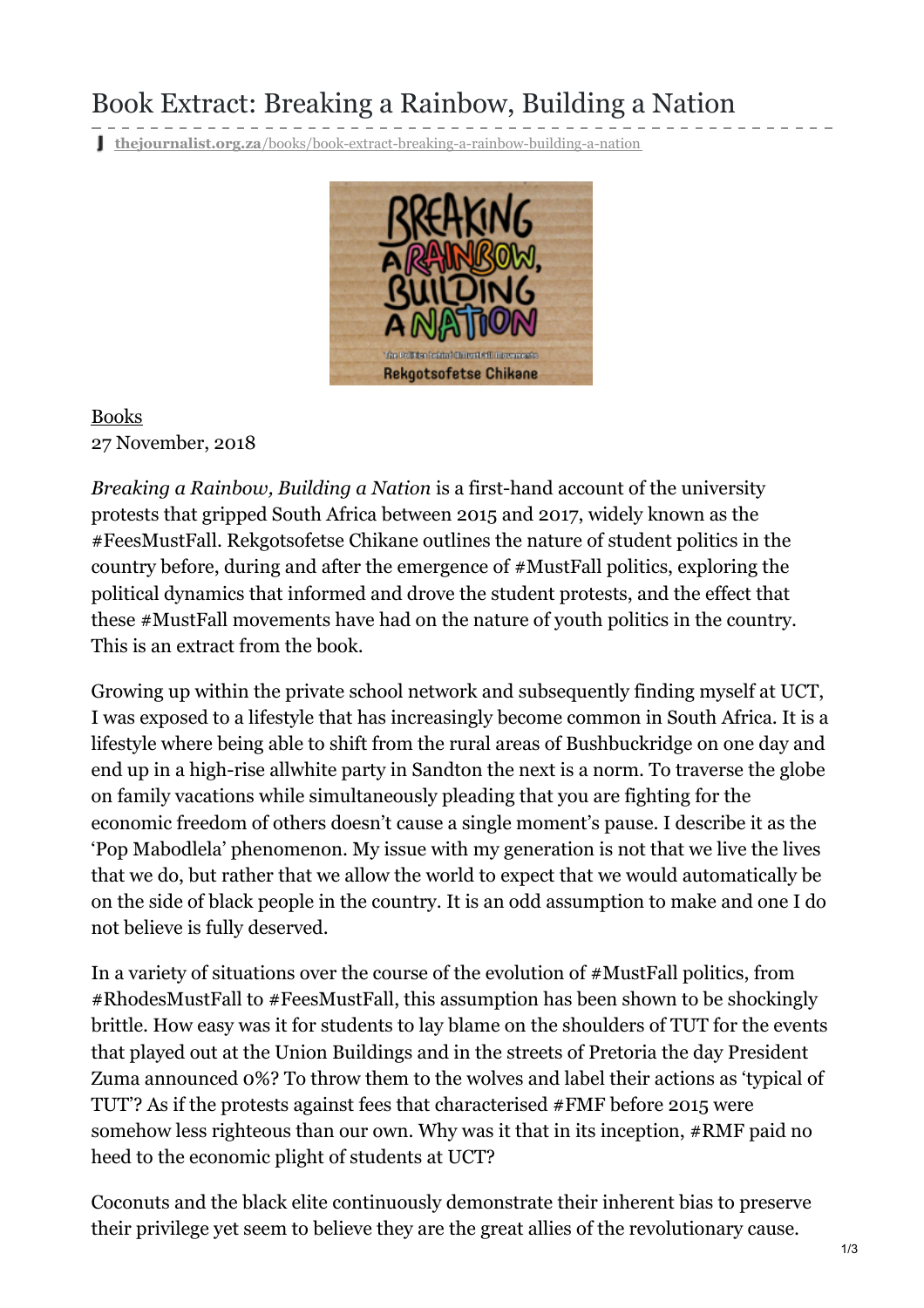However, it is not the way we implicitly stereotype that I believe to be the real issue at hand. Rather it is the use of our socio-economic advantage to gain, maintain and distribute power that entrenches this assumption as a norm.

Take language, for instance. In plenary sessions, English was the predominant language used. Its use was not only a tool to communicate but also one of control. Though some would swap and change between English and vernac, the dominance of English became quite pronounced. It enabled some to gain the trust of the masses by eloquently enunciating elaborate preambles and soliloquies in an elegant and enigmatic manner. Verbose? Yes, indeed. Effective? Most definitely. The purpose was to capture the imagination of the crowd and sway them in your direction. The dominance of English in South Africa is not a historical happenstance. It was a deliberate strategy to gain control of the populace by dictating which language had the greatest authority. An authority one would need if they wanted to move up the social ladder. Hence the use of English became an authority in the protest, although not without a level of pushback.

With the notion of decolonisation taking strong hold, it would become difficult for English to dominate entirely. English often represents an existential threat to most languages in South Africa and the desire to resist such a threat remains strong. One example is the repurposing of the national anthem that completely removes English and Afrikaans from the original.

A deliberate act and a protest in and of itself. Another reason for pushback came from the desire to be able to communicate as broadly as possible with as many students as possible. With English being more of a language of instruction rather than a home language, naturally English would be a mechanism to marginalise in specific instances. There are a variety of reasons why pushback happens, with these two being only the tip of the iceberg.

Some students find indigenous languages – 'indigenous' not being the word I would prefer because it presumes a lack of universality – alienating and English as the best means of communicating with them. The assumption that everyone speaks English fluently because they study in English is also false. It allows certain power relations to take hold and entrench themselves. Yet, for the black elite, for whom both English and another 'indigenous' language come naturally, this dynamic plays directly into their hands. English was often inadvertently used by the elite as a means of gaining authority in the protest, but, simultaneously, employing English as the dominant language was also pushed against. We become masters of English, yet also its most ardent detractors. This can be a dangerous dynamic and it plays out in many other ways too. English is only one site where this dynamic plays out.

Another site is the idea of staying woke rather than being woke – woke being the awareness of society's constraints and impediments which adversely affect historically marginalised groups. Woke politics are interesting. They speak to the gladiator inside all of us. The desire, in situations of risk to one's well-being, to be the greatest protector of yourself and others.